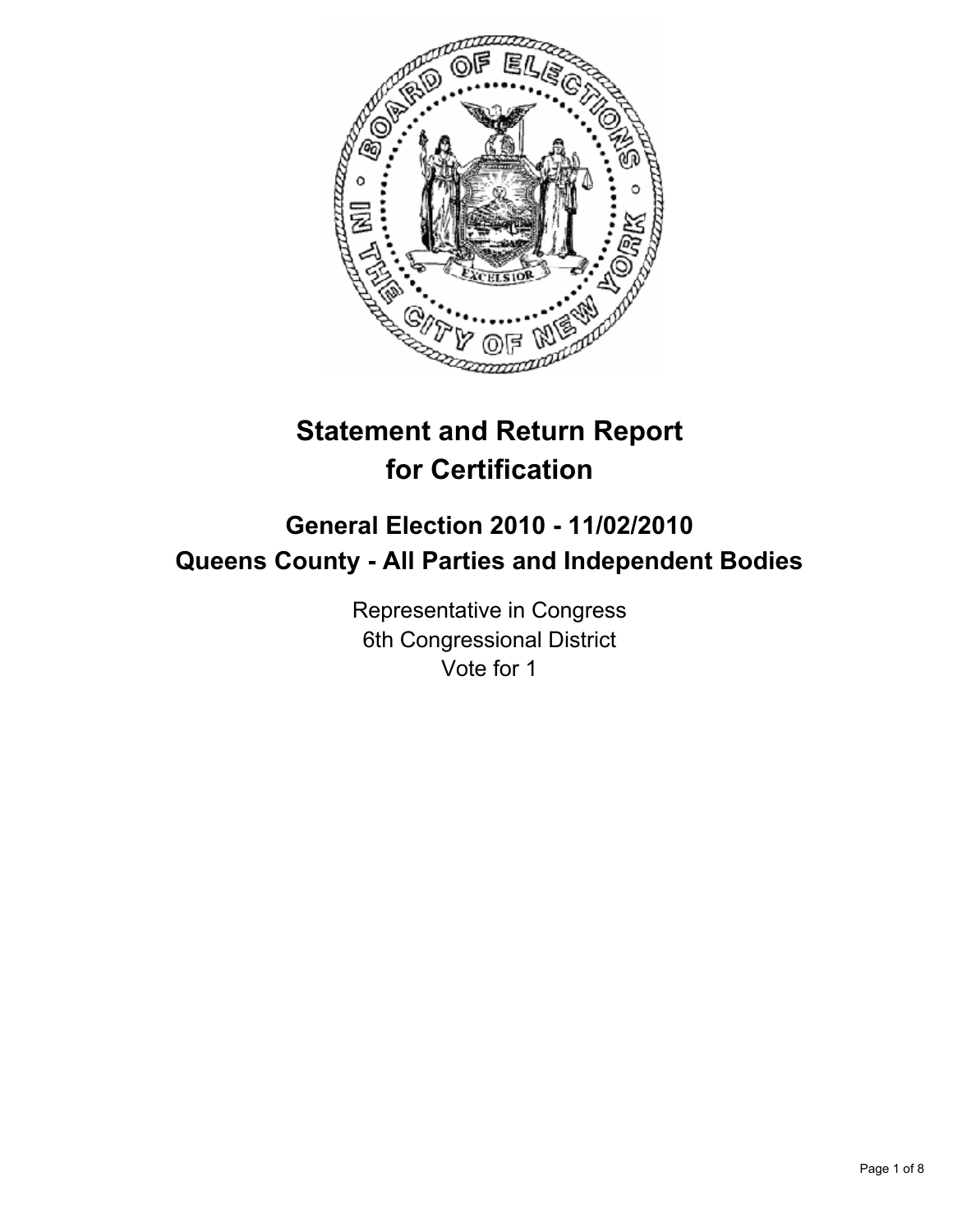

| <b>PUBLIC COUNTER</b>               | 8,082 |
|-------------------------------------|-------|
| <b>EMERGENCY</b>                    | 0     |
| ABSENTEE/MILITARY                   | 277   |
| <b>FEDERAL</b>                      | 62    |
| <b>AFFIDAVIT</b>                    | 130   |
| <b>Total Ballots</b>                | 8,551 |
| <b>GREGORY W MEEKS (DEMOCRATIC)</b> | 4,204 |
| ASHER E TAUB (REPUBLICAN)           | 2,793 |
| ASHER E TAUB (CONSERVATIVE)         | 365   |
| <b>BOB TURNER (WRITE-IN)</b>        | 1     |
| BRIAN SHZUNDET (WRITE-IN)           | 1     |
| CARL P. PALADINO (WRITE-IN)         | 1     |
| ELKERA ADELMAN (WRITE-IN)           | 1     |
| <b>GREGORY MEEKS (WRITE-IN)</b>     | 1     |
| N. E. OTHER (WRITE-IN)              | 1     |
| NO NAME (WRITE-IN)                  | 6     |
| PAOLA DCENT (WRITE-IN)              | 1     |
| WILLIE BAKER (WRITE-IN)             | 1     |
| YERUCHEM GOLDFEDER (WRITE-IN)       | 1     |
| <b>Total Votes</b>                  | 7,377 |
| Unrecorded                          | 1.174 |

| <b>PUBLIC COUNTER</b>               | 2,521 |
|-------------------------------------|-------|
| <b>EMERGENCY</b>                    | 0     |
| ABSENTEE/MILITARY                   | 54    |
| FEDERAL                             | 11    |
| AFFIDAVIT                           | 26    |
| <b>Total Ballots</b>                | 2,612 |
| <b>GREGORY W MEEKS (DEMOCRATIC)</b> | 1,580 |
| ASHER E TAUB (REPUBLICAN)           | 559   |
| ASHER E TAUB (CONSERVATIVE)         | 84    |
| ASHER E. TAUB (WRITE-IN)            | 2     |
| <b>GREGORY MEEKS (WRITE-IN)</b>     | 2     |
| JOSEPH CROWLEY (WRITE-IN)           | 1     |
| <b>Total Votes</b>                  | 2,228 |
| Unrecorded                          | 384   |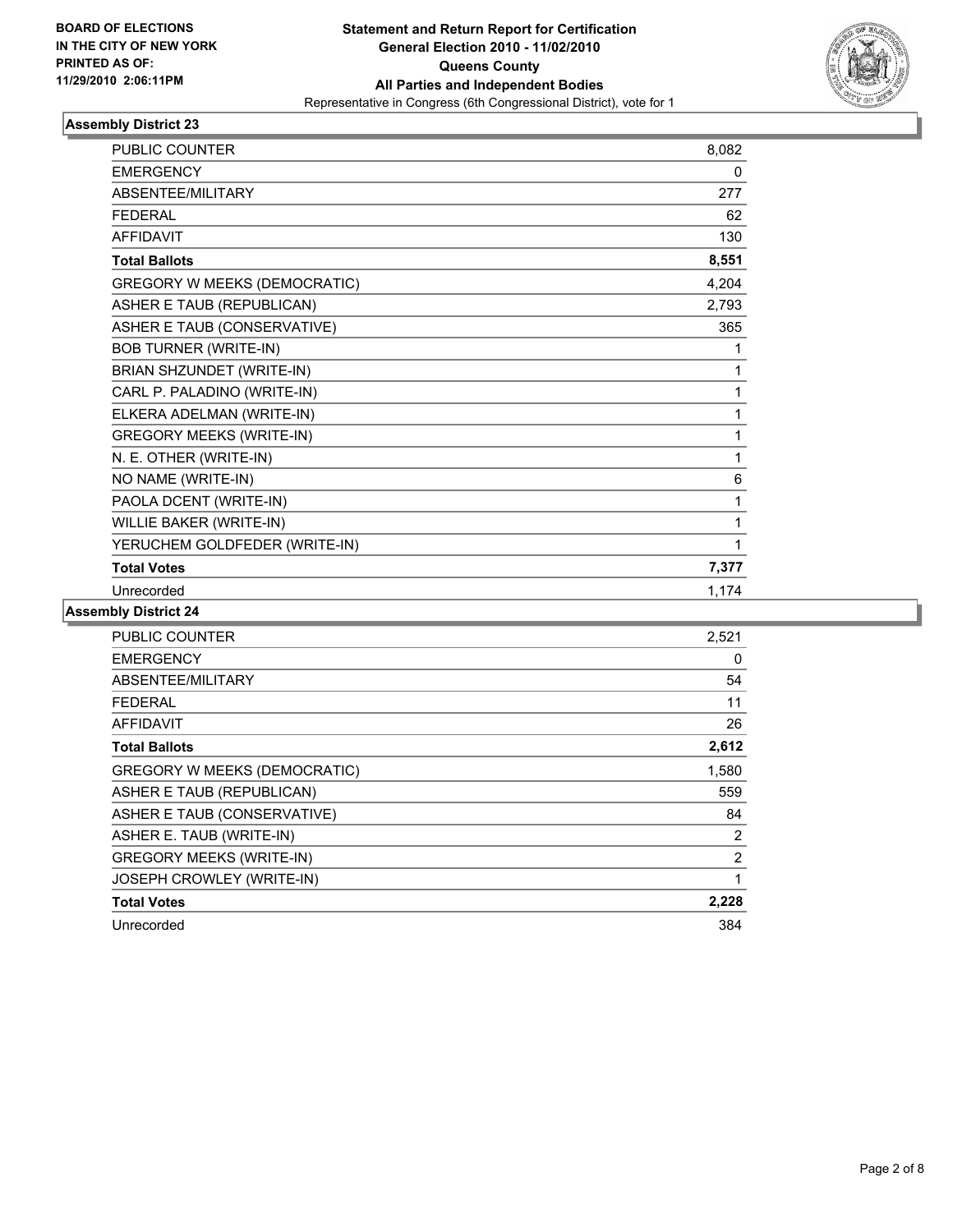

| PUBLIC COUNTER                      | 4,281 |
|-------------------------------------|-------|
| <b>EMERGENCY</b>                    | 52    |
| ABSENTEE/MILITARY                   | 121   |
| FEDERAL                             | 25    |
| <b>AFFIDAVIT</b>                    | 63    |
| <b>Total Ballots</b>                | 4,542 |
| <b>GREGORY W MEEKS (DEMOCRATIC)</b> | 3,140 |
| ASHER E TAUB (REPUBLICAN)           | 622   |
| ASHER E TAUB (CONSERVATIVE)         | 81    |
| ELIZABETH BERNEU (WRITE-IN)         | 1     |
| MATT ZELLER (WRITE-IN)              | 1     |
| NO NAME (WRITE-IN)                  | 1     |
| <b>Total Votes</b>                  | 3,846 |
| Unrecorded                          | 696   |

**Assembly District 27**

| <b>PUBLIC COUNTER</b>               | 3,992          |
|-------------------------------------|----------------|
| <b>EMERGENCY</b>                    | 0              |
| ABSENTEE/MILITARY                   | 90             |
| <b>FEDERAL</b>                      | 43             |
| <b>AFFIDAVIT</b>                    | 65             |
| <b>Total Ballots</b>                | 4,190          |
| <b>GREGORY W MEEKS (DEMOCRATIC)</b> | 2,393          |
| ASHER E TAUB (REPUBLICAN)           | 1,013          |
| ASHER E TAUB (CONSERVATIVE)         | 159            |
| ANTHONY WEINER (WRITE-IN)           | 1              |
| AVROLTON HECHT (WRITE-IN)           | 1              |
| <b>BELL (WRITE-IN)</b>              | $\overline{c}$ |
| ED TURNER (WRITE-IN)                | 1              |
| MICHAEL RILEY (WRITE-IN)            | $\overline{c}$ |
| MYLES GORDON (WRITE-IN)             | 1              |
| NO NAME (WRITE-IN)                  | $\overline{2}$ |
| <b>Total Votes</b>                  | 3,575          |
| Unrecorded                          | 615            |

| <b>PUBLIC COUNTER</b>               | 389 |
|-------------------------------------|-----|
| <b>EMERGENCY</b>                    | 0   |
| ABSENTEE/MILITARY                   | 24  |
| <b>FEDERAL</b>                      | 1   |
| AFFIDAVIT                           | 13  |
| <b>Total Ballots</b>                | 427 |
| <b>GREGORY W MEEKS (DEMOCRATIC)</b> | 222 |
| ASHER E TAUB (REPUBLICAN)           | 139 |
| ASHER E TAUB (CONSERVATIVE)         | 21  |
| MS X (WRITE-IN)                     |     |
| <b>Total Votes</b>                  | 383 |
| Unrecorded                          | 44  |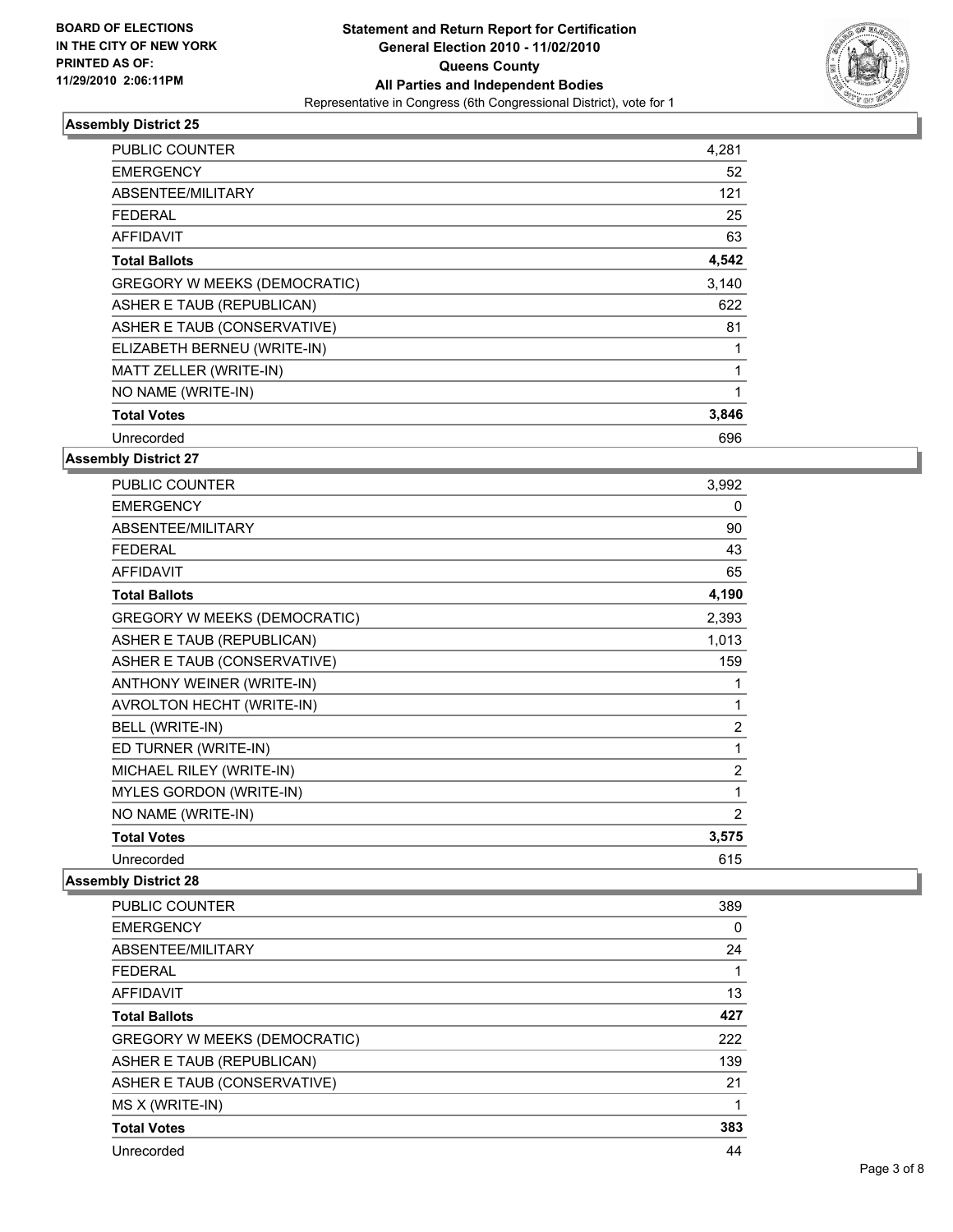

| PUBLIC COUNTER                      | 22,512 |
|-------------------------------------|--------|
| <b>EMERGENCY</b>                    | 0      |
| ABSENTEE/MILITARY                   | 387    |
| FEDERAL                             | 27     |
| <b>AFFIDAVIT</b>                    | 398    |
| <b>Total Ballots</b>                | 23,324 |
| <b>GREGORY W MEEKS (DEMOCRATIC)</b> | 19,738 |
| ASHER E TAUB (REPUBLICAN)           | 901    |
| ASHER E TAUB (CONSERVATIVE)         | 179    |
| DIAMELLO WILLIAMS (WRITE-IN)        | 1      |
| JOHN W. CRONIN (WRITE-IN)           | 1      |
| NO NAME (WRITE-IN)                  | 3      |
| <b>Total Votes</b>                  | 20,823 |
| Unrecorded                          | 2,501  |

| <b>PUBLIC COUNTER</b>               | 17,904       |
|-------------------------------------|--------------|
| <b>EMERGENCY</b>                    | 0            |
| ABSENTEE/MILITARY                   | 497          |
| <b>FEDERAL</b>                      | 50           |
| <b>AFFIDAVIT</b>                    | 343          |
| <b>Total Ballots</b>                | 18,794       |
| <b>GREGORY W MEEKS (DEMOCRATIC)</b> | 14,980       |
| ASHER E TAUB (REPUBLICAN)           | 1,073        |
| ASHER E TAUB (CONSERVATIVE)         | 247          |
| ALAN KATEMAN (WRITE-IN)             | 1            |
| ANNMARIE TORNABENE (WRITE-IN)       | 1            |
| ASHER E. TAUB (WRITE-IN)            | 1            |
| DECLINED PHANTOM (WRITE-IN)         | $\mathbf{1}$ |
| EMMANUEL ST. JEAN (WRITE-IN)        | 1            |
| FLOYD FLAICE (WRITE-IN)             | 1            |
| NO NAME (WRITE-IN)                  | 3            |
| POPA SMURF (WRITE-IN)               | 1            |
| PRIESTLY TAYLOR (WRITE-IN)          | 1            |
| ROSEMARIE COLLINS (WRITE-IN)        | 1            |
| <b>RUBIN WILLS (WRITE-IN)</b>       | 1            |
| <b>Total Votes</b>                  | 16,313       |
| Unrecorded                          | 2.481        |
|                                     |              |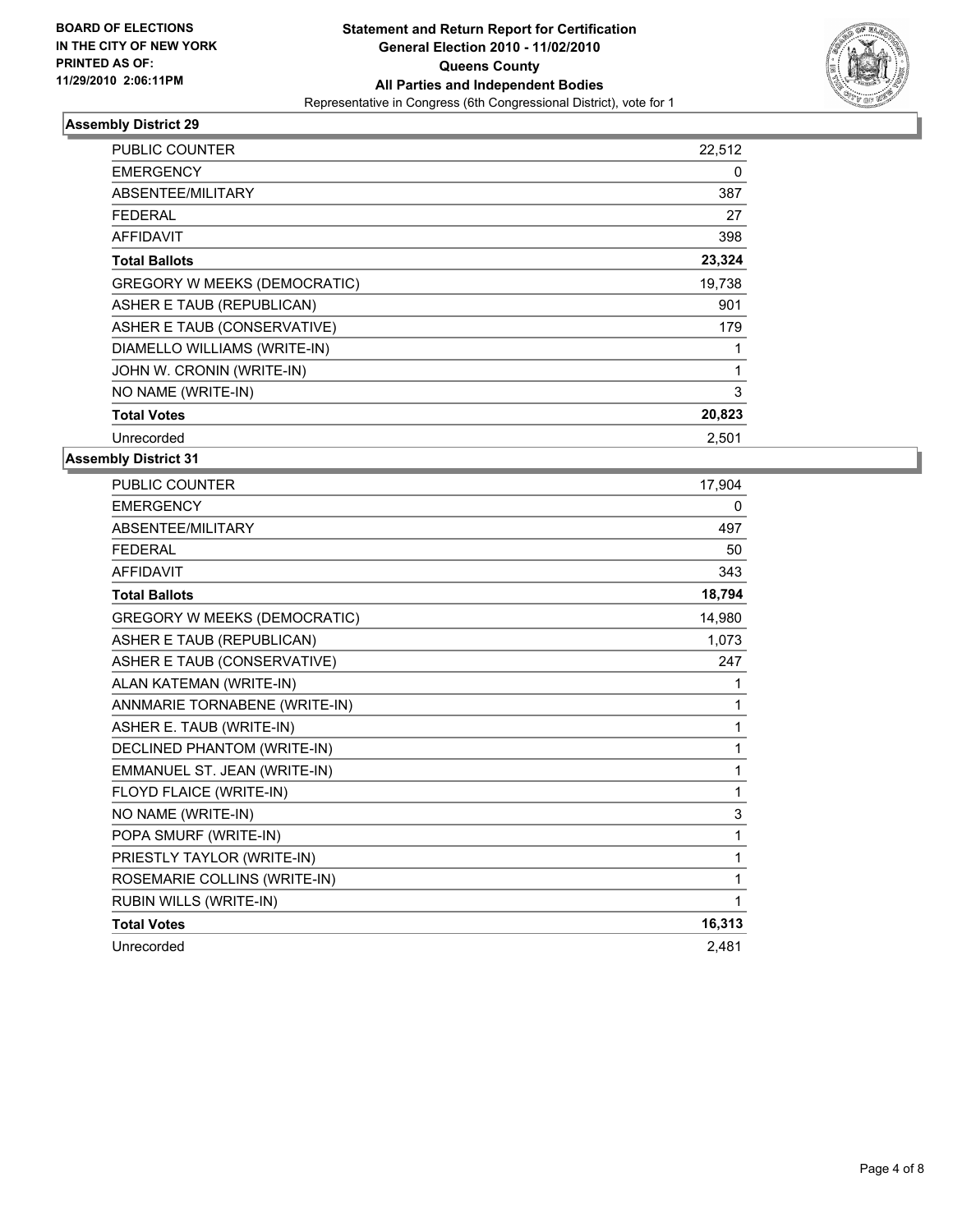

| PUBLIC COUNTER                      | 20,730 |
|-------------------------------------|--------|
| <b>EMERGENCY</b>                    | 17     |
| ABSENTEE/MILITARY                   | 325    |
| <b>FEDERAL</b>                      | 21     |
| <b>AFFIDAVIT</b>                    | 395    |
| <b>Total Ballots</b>                | 21,488 |
| <b>GREGORY W MEEKS (DEMOCRATIC)</b> | 17,687 |
| ASHER E TAUB (REPUBLICAN)           | 553    |
| ASHER E TAUB (CONSERVATIVE)         | 113    |
| CAROLYN YOUNGER (WRITE-IN)          | 1      |
| EDITH THOMAS (WRITE-IN)             | 1      |
| LISA TOPPIN (WRITE-IN)              | 1      |
| M M GOLPHIN (WRITE-IN)              | 1      |
| NICOLE BELL (WRITE-IN)              | 1      |
| NO NAME (WRITE-IN)                  | 1      |
| NORMAN SEIGEL (WRITE-IN)            | 1      |
| <b>Total Votes</b>                  | 18,360 |
| Unrecorded                          | 3,128  |

| <b>PUBLIC COUNTER</b>                    | 24,427       |
|------------------------------------------|--------------|
| <b>EMERGENCY</b>                         | 75           |
| ABSENTEE/MILITARY                        | 358          |
| <b>FEDERAL</b>                           | 27           |
| <b>AFFIDAVIT</b>                         | 280          |
| <b>Total Ballots</b>                     | 25,167       |
| <b>GREGORY W MEEKS (DEMOCRATIC)</b>      | 19,563       |
| ASHER E TAUB (REPUBLICAN)                | 1,989        |
| ASHER E TAUB (CONSERVATIVE)              | 442          |
| AN HONEST PERSON (WRITE-IN)              | 1            |
| ARCHIE SPIGNER (WRITE-IN)                | 1            |
| <b>GRARDAD ROBERT FREEMAN (WRITE-IN)</b> | 1            |
| KEVIN LEE (WRITE-IN)                     | $\mathbf{1}$ |
| NO NAME (WRITE-IN)                       | 1            |
| T. JACKSON (WRITE-IN)                    | 1            |
| WILLIAM AMMENDOLEA (WRITE-IN)            | 1            |
| <b>Total Votes</b>                       | 22,001       |
| Unrecorded                               | 3,166        |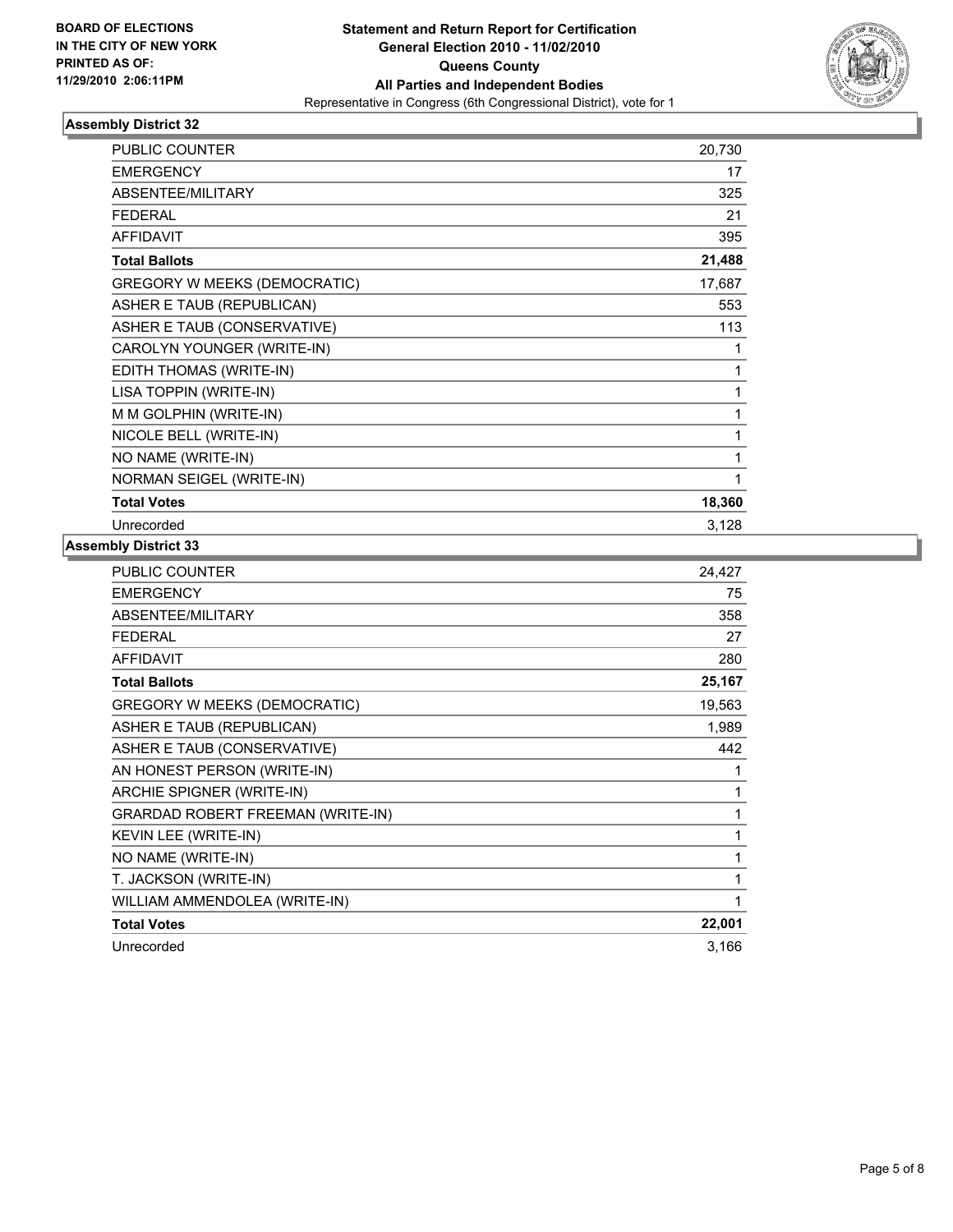

| <b>PUBLIC COUNTER</b>            | 2,394        |
|----------------------------------|--------------|
| <b>EMERGENCY</b>                 | 8            |
| ABSENTEE/MILITARY                | 35           |
| <b>FEDERAL</b>                   | 7            |
| <b>AFFIDAVIT</b>                 | 34           |
| <b>Total Ballots</b>             | 2,478        |
| GREGORY W MEEKS (DEMOCRATIC)     | 1,589        |
| ASHER E TAUB (REPUBLICAN)        | 415          |
| ASHER E TAUB (CONSERVATIVE)      | 78           |
| <b>BOB TURNER (WRITE-IN)</b>     | 1            |
| JOE SMITH (WRITE-IN)             | 1            |
| JULIAN MARTINEZ (WRITE-IN)       | 1            |
| MATTHEW HALLEX (WRITE-IN)        | 1            |
| NO NAME (WRITE-IN)               | 1            |
| PETER C. LANTEVAS ESQ (WRITE-IN) | $\mathbf{1}$ |
| <b>Total Votes</b>               | 2,088        |
| Unrecorded                       | 390          |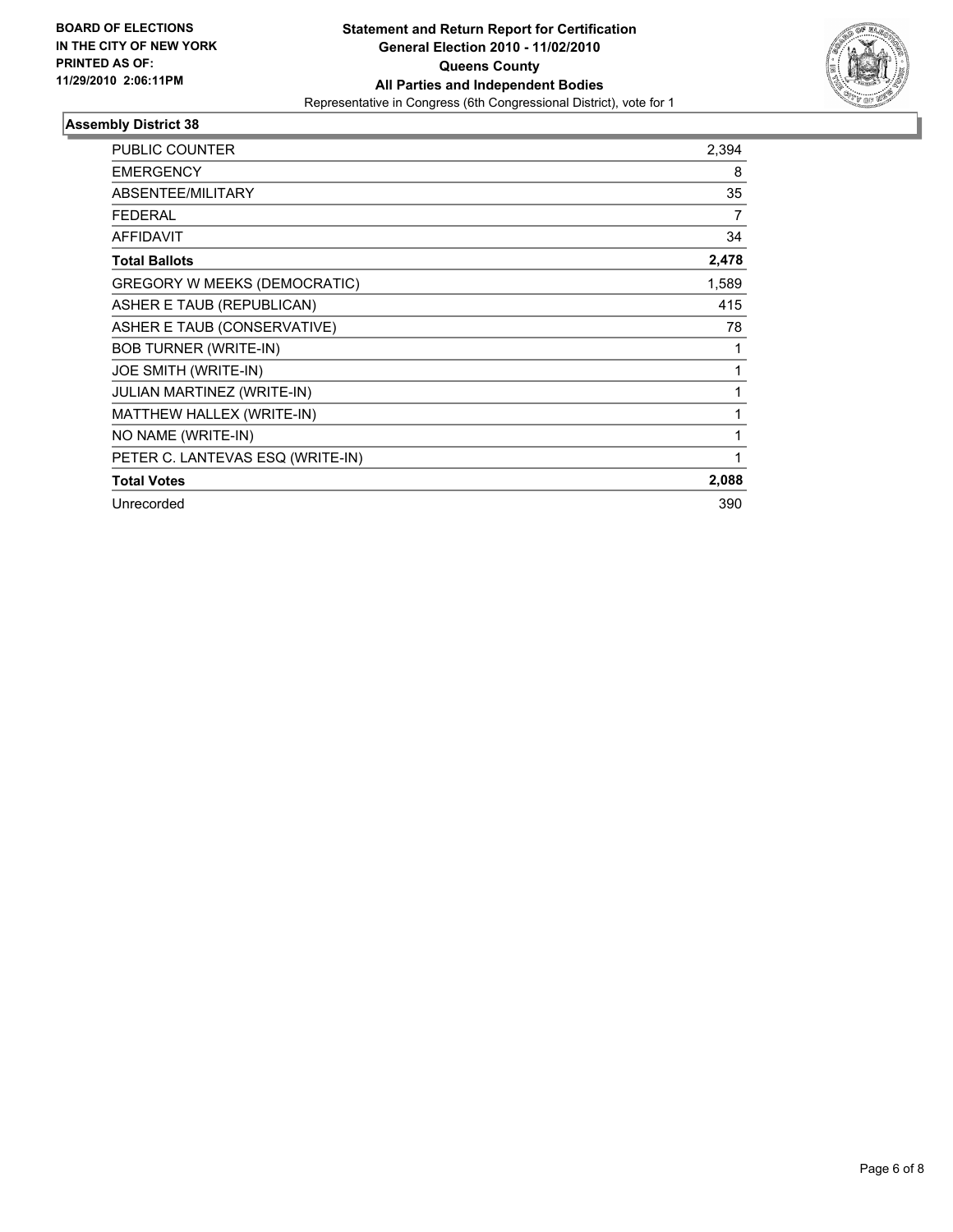

#### **Total for Representative in Congress (6th Congressional District) - Queens County**

| <b>PUBLIC COUNTER</b>               | 107,232        |
|-------------------------------------|----------------|
| <b>EMERGENCY</b>                    | 152            |
| ABSENTEE/MILITARY                   | 2,168          |
| FEDERAL                             | 274            |
| <b>AFFIDAVIT</b>                    | 1,747          |
| <b>Total Ballots</b>                | 111,573        |
| <b>GREGORY W MEEKS (DEMOCRATIC)</b> | 85,096         |
| ASHER E TAUB (REPUBLICAN)           | 10,057         |
| ASHER E TAUB (CONSERVATIVE)         | 1,769          |
| ALAN KATEMAN (WRITE-IN)             | 1              |
| AN HONEST PERSON (WRITE-IN)         | 1              |
| ANNMARIE TORNABENE (WRITE-IN)       | 1              |
| ANTHONY WEINER (WRITE-IN)           | 1              |
| ARCHIE SPIGNER (WRITE-IN)           | 1              |
| ASHER E. TAUB (WRITE-IN)            | 3              |
| AVROLTON HECHT (WRITE-IN)           | 1              |
| BELL (WRITE-IN)                     | $\overline{2}$ |
| <b>BOB TURNER (WRITE-IN)</b>        | 2              |
| BRIAN SHZUNDET (WRITE-IN)           | 1              |
| CARL P. PALADINO (WRITE-IN)         | 1              |
| CAROLYN YOUNGER (WRITE-IN)          | 1              |
| DECLINED PHANTOM (WRITE-IN)         | 1              |
| DIAMELLO WILLIAMS (WRITE-IN)        | 1              |
| ED TURNER (WRITE-IN)                | 1              |
| EDITH THOMAS (WRITE-IN)             | 1              |
| ELIZABETH BERNEU (WRITE-IN)         | 1              |
| ELKERA ADELMAN (WRITE-IN)           | 1              |
| EMMANUEL ST. JEAN (WRITE-IN)        | 1              |
| FLOYD FLAICE (WRITE-IN)             | 1              |
| GRARDAD ROBERT FREEMAN (WRITE-IN)   | 1              |
| <b>GREGORY MEEKS (WRITE-IN)</b>     | 3              |
| JOE SMITH (WRITE-IN)                | $\mathbf{1}$   |
| JOHN W. CRONIN (WRITE-IN)           | 1              |
| JOSEPH CROWLEY (WRITE-IN)           | 1              |
| JULIAN MARTINEZ (WRITE-IN)          | 1              |
| KEVIN LEE (WRITE-IN)                | 1              |
| LISA TOPPIN (WRITE-IN)              | 1              |
| M M GOLPHIN (WRITE-IN)              | 1              |
| MATT ZELLER (WRITE-IN)              | 1              |
| MATTHEW HALLEX (WRITE-IN)           | 1              |
| MICHAEL RILEY (WRITE-IN)            | 2              |
| MS X (WRITE-IN)                     | 1              |
| MYLES GORDON (WRITE-IN)             | 1              |
| N. E. OTHER (WRITE-IN)              | 1              |
| NICOLE BELL (WRITE-IN)              | 1              |
| NO NAME (WRITE-IN)                  | 18             |